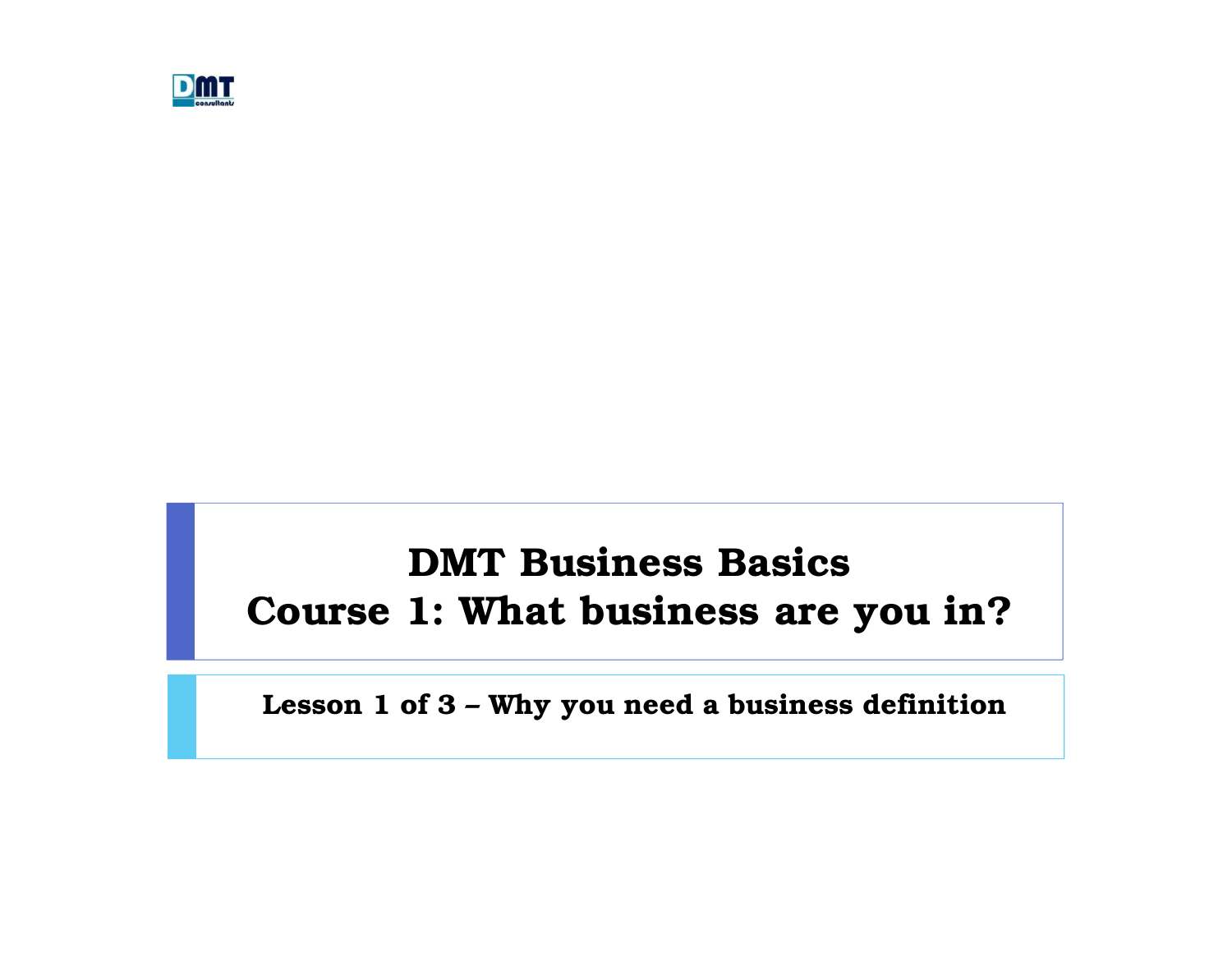

#### Life is about making choices

You look for people who share your values, interests, hobbies etc. and make a choice

**When** making friends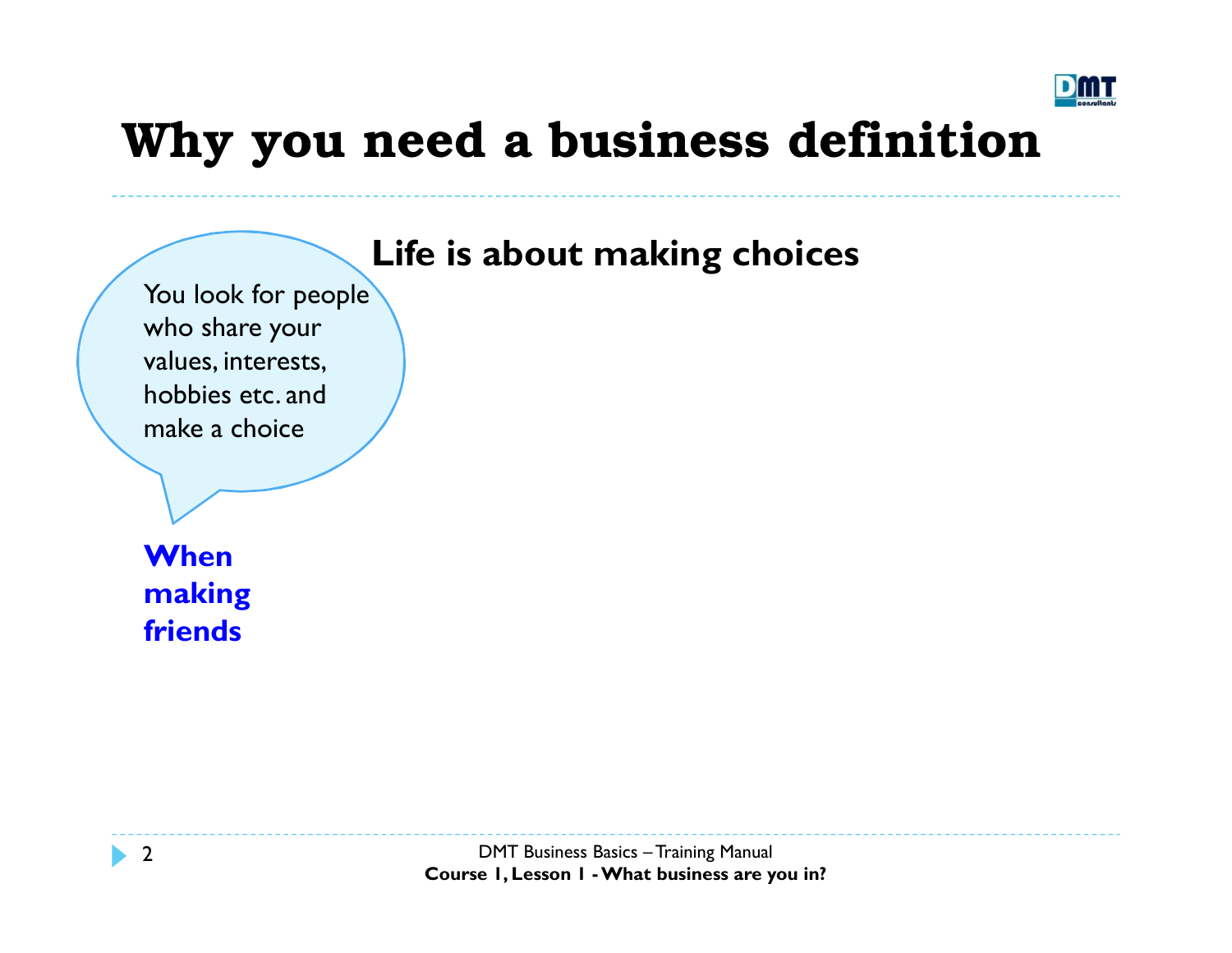

#### Life is about making choices

You look for people who share your values, interests, hobbies etc. and make a choice

**When** making friends

You look for people who have the right qualifications, skills, experience, knowledge etc. and make a choice

#### When filling a position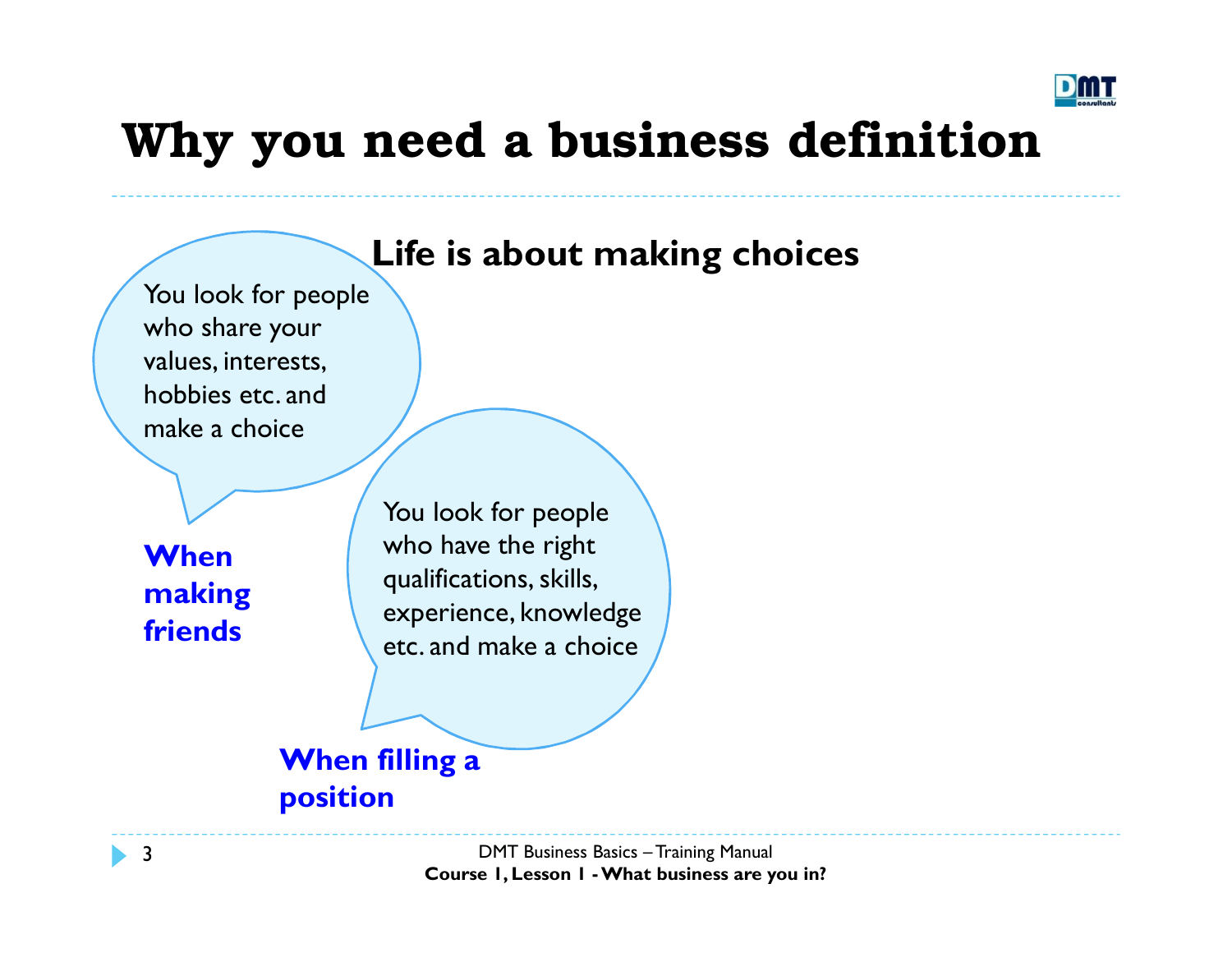

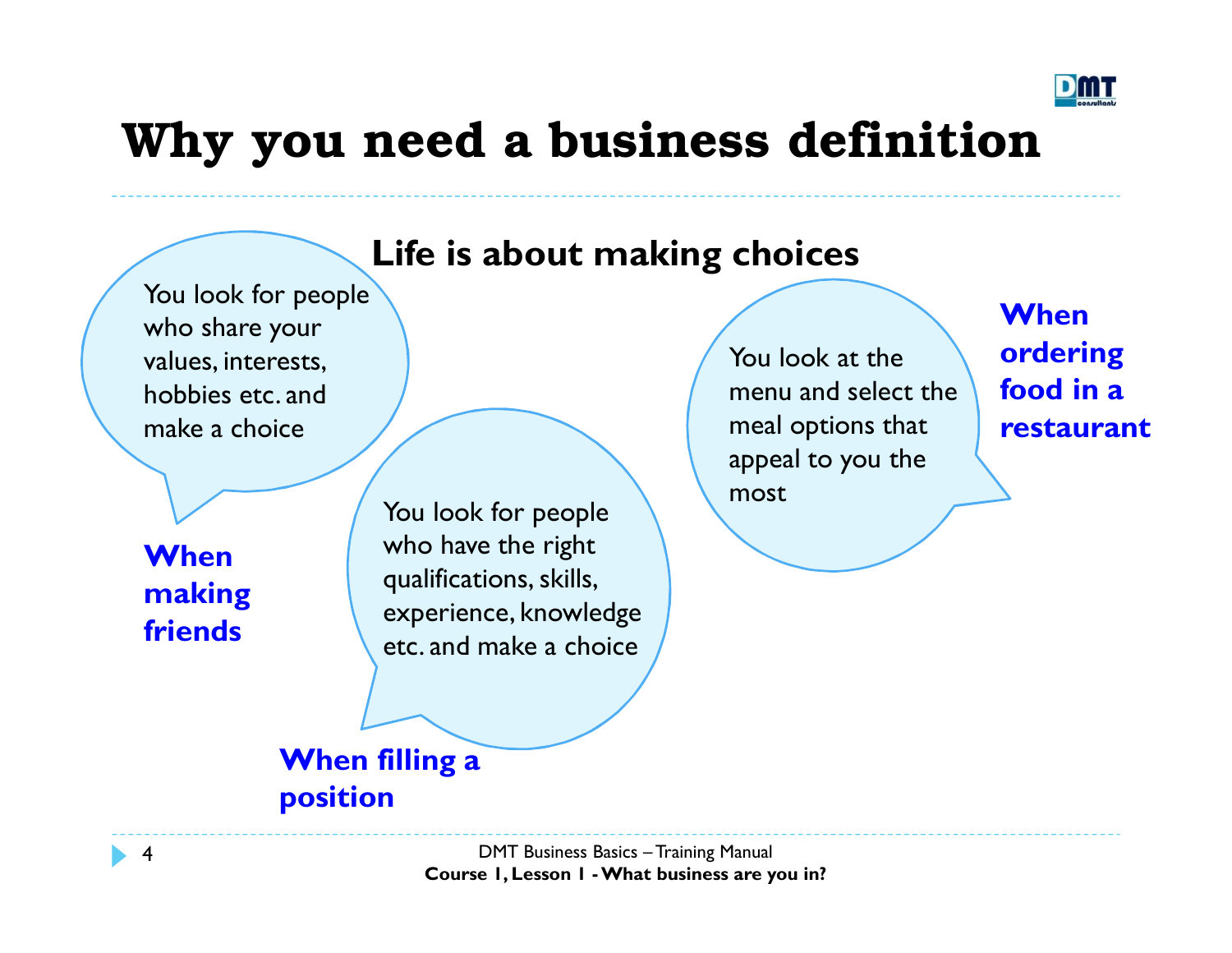



Course 1, Lesson 1 - What business are you in?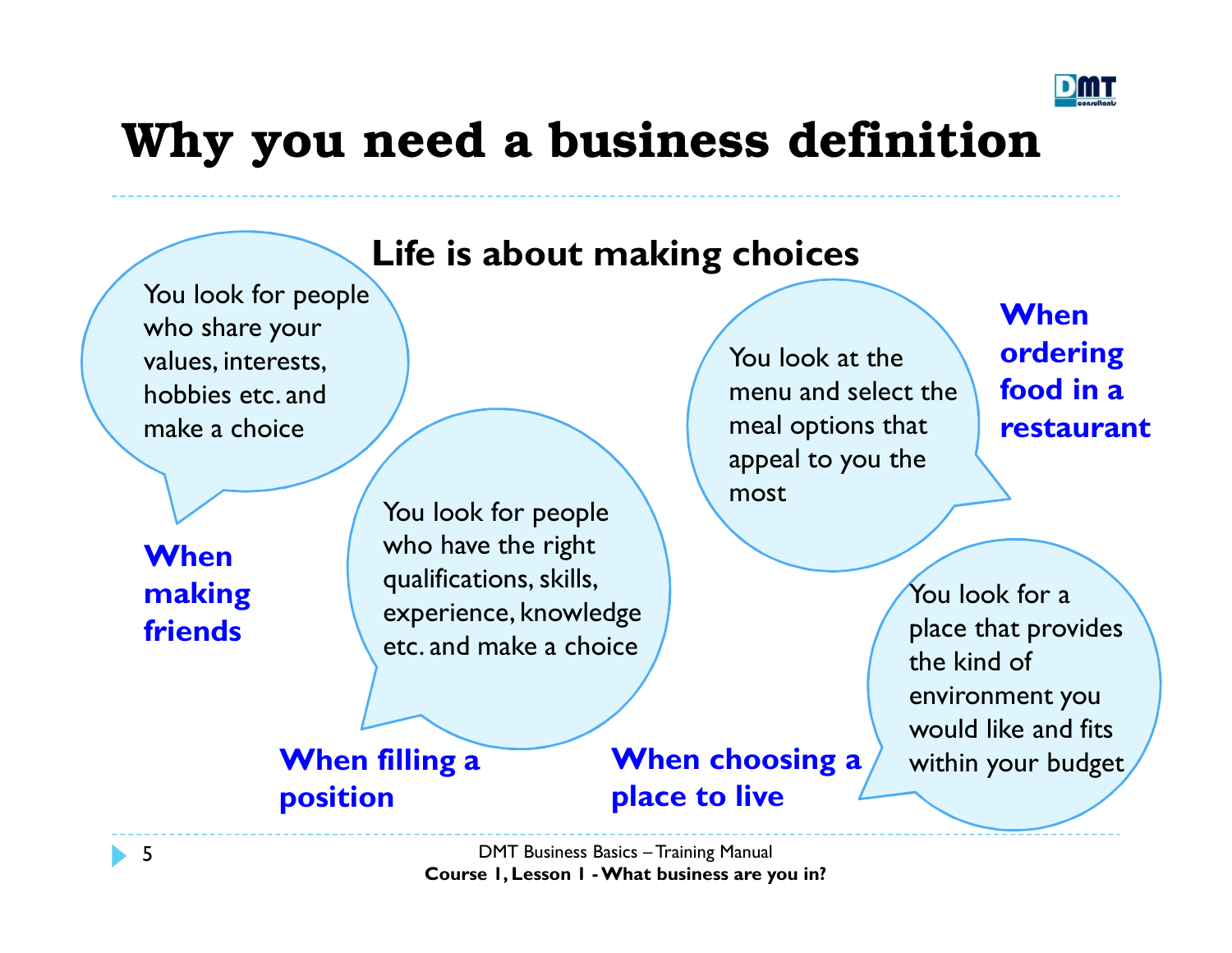

buy this or that item or service from? The control Where should I

Similarly, customers make choices all the time too

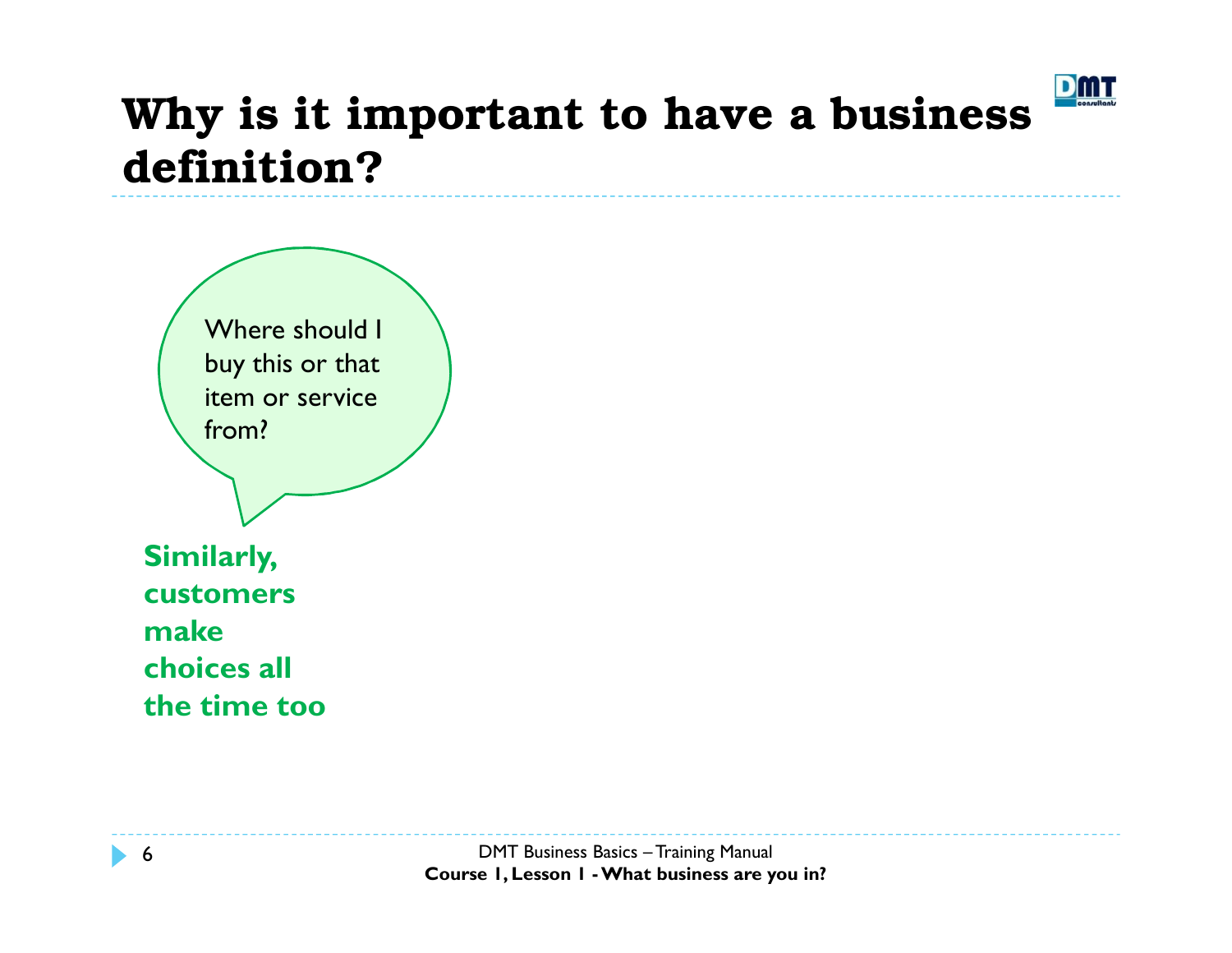

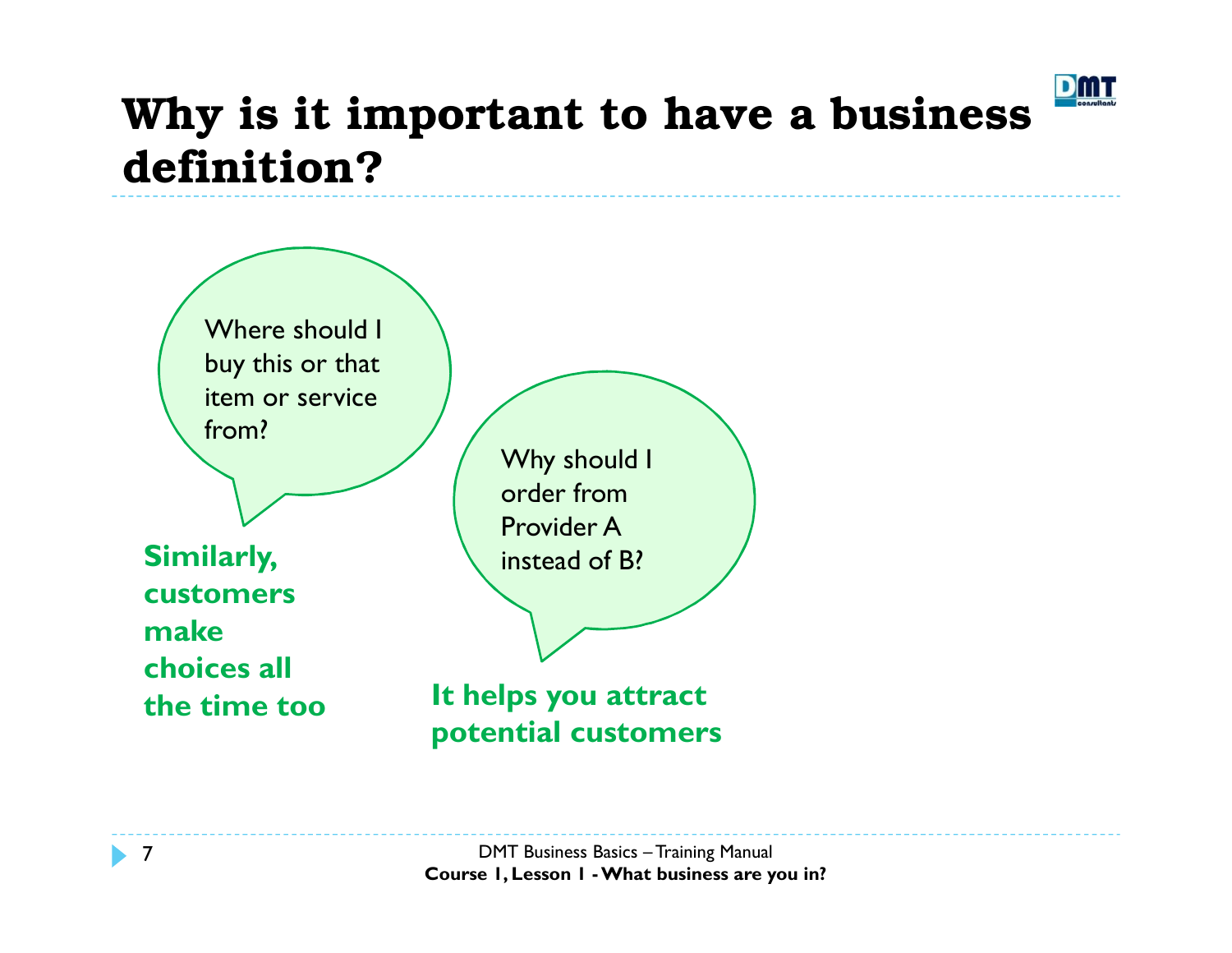

buy this or that item or service from? The control Where should I

Similarly, customers make choices all the time too Why should I order from Provider A instead of B?

It helps you attract potential customers How can I be sure that this provider's products or services will meet my needs?

It lets potential customers know exactly what benefits your products or services offer to them

DMT Business Basics – Training Manual Course 1, Lesson 1 - What business are you in?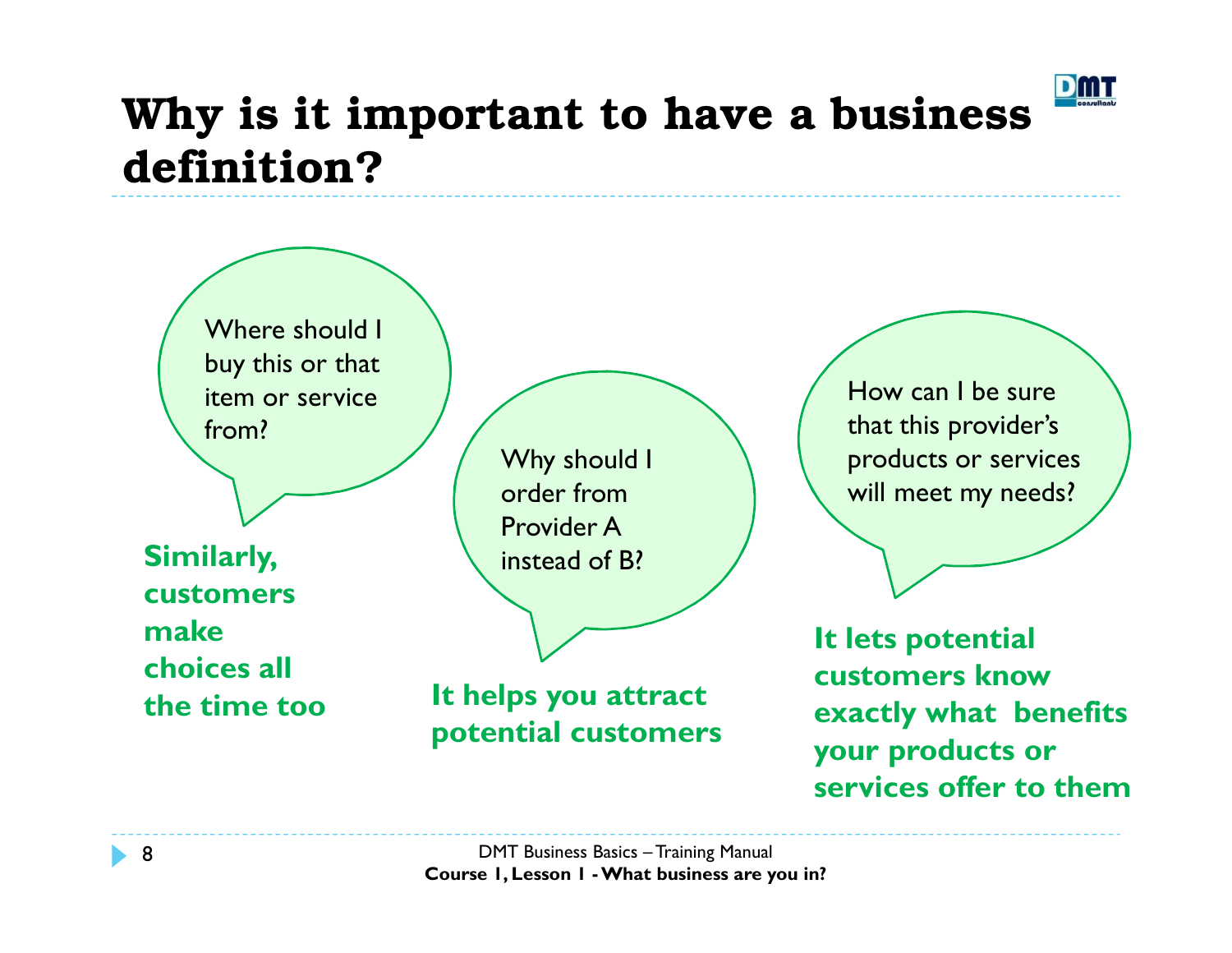

In summary:

- 1.Customers make choices all the time
- 2. A business definition helps me attract customers
- 3. A business definition lets potential customers know the benefits my products or services offer them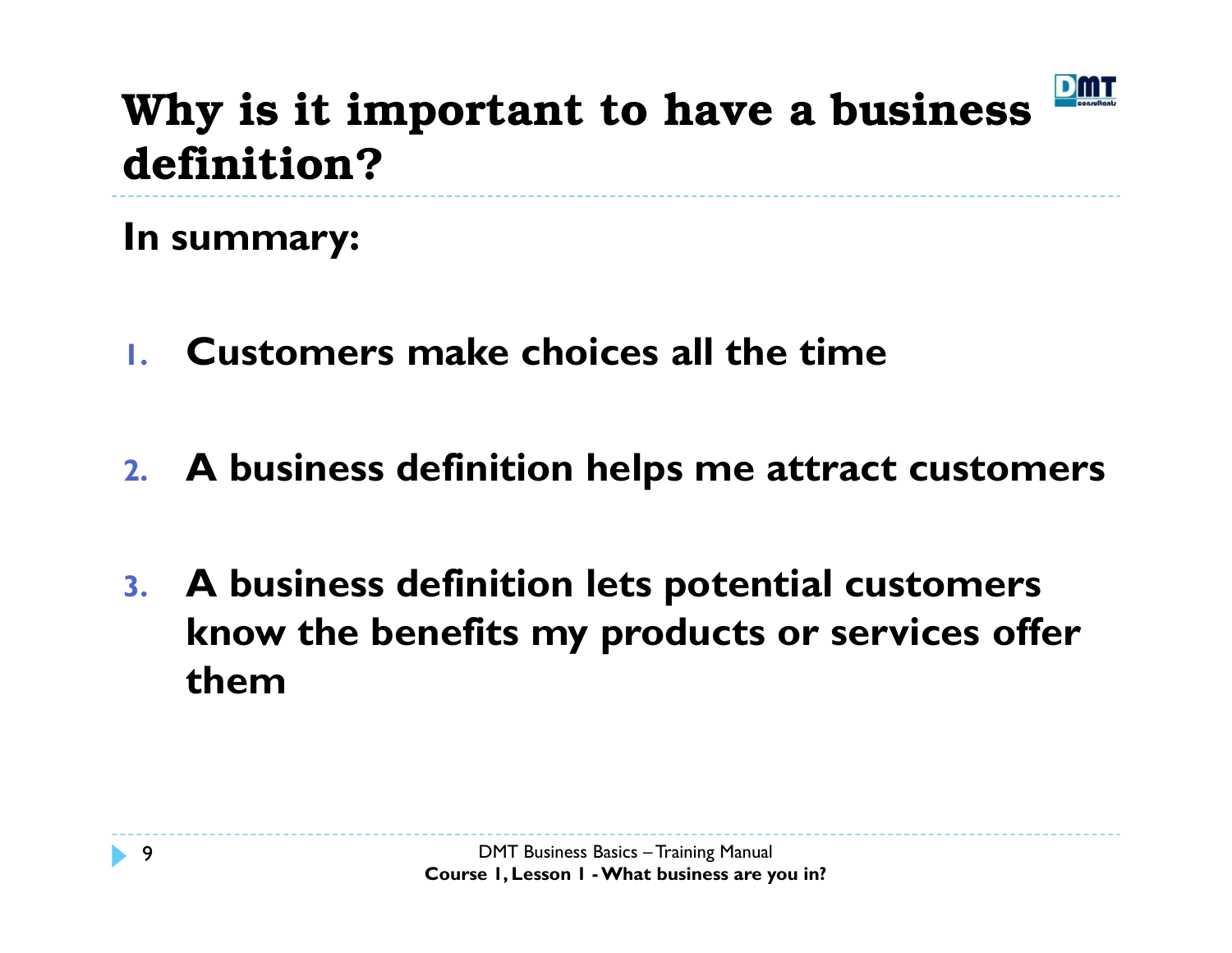

# Thinking about more reasons why you need a business definition

Have you ever been in a situation where you had just 1 minute to talk about your business and the minute simply was not long enough?

A strong business definition allows you to let people know exactly what benefits your business offers, even if you have less than two minutes of time withthem.

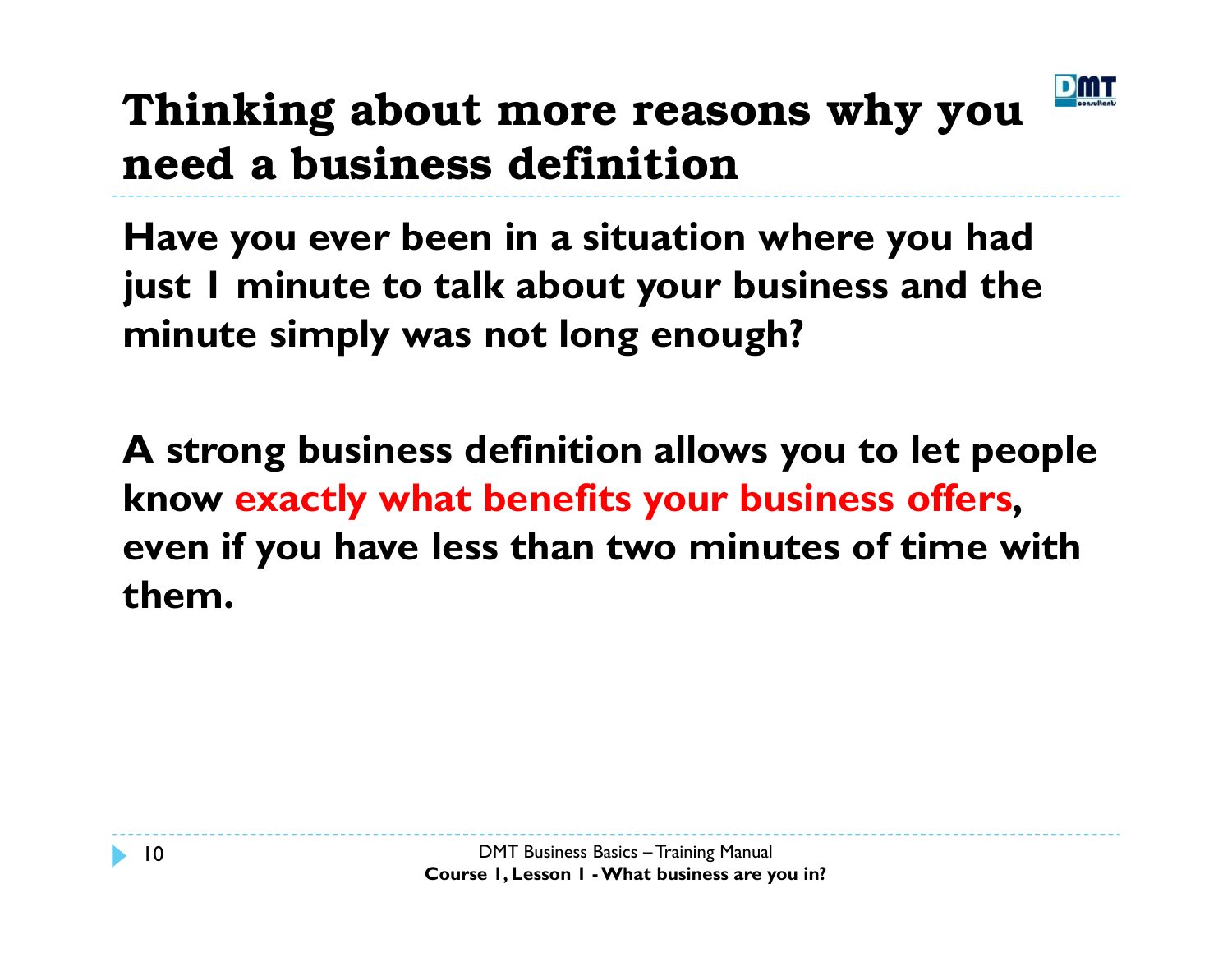

# Thinking about more reasons why you need a business definition

Furthermore, people have very short attention spans. Many of them will stop listening if you begin telling them a very long story for example, about entrepreneurship being passed down from your grandparents, to your parents, to you, before you get to what your business offers.

A strong business definition will allow you to quicklylet your listeners know exactly what your business offers, while they are still interested in hearing what you have to say.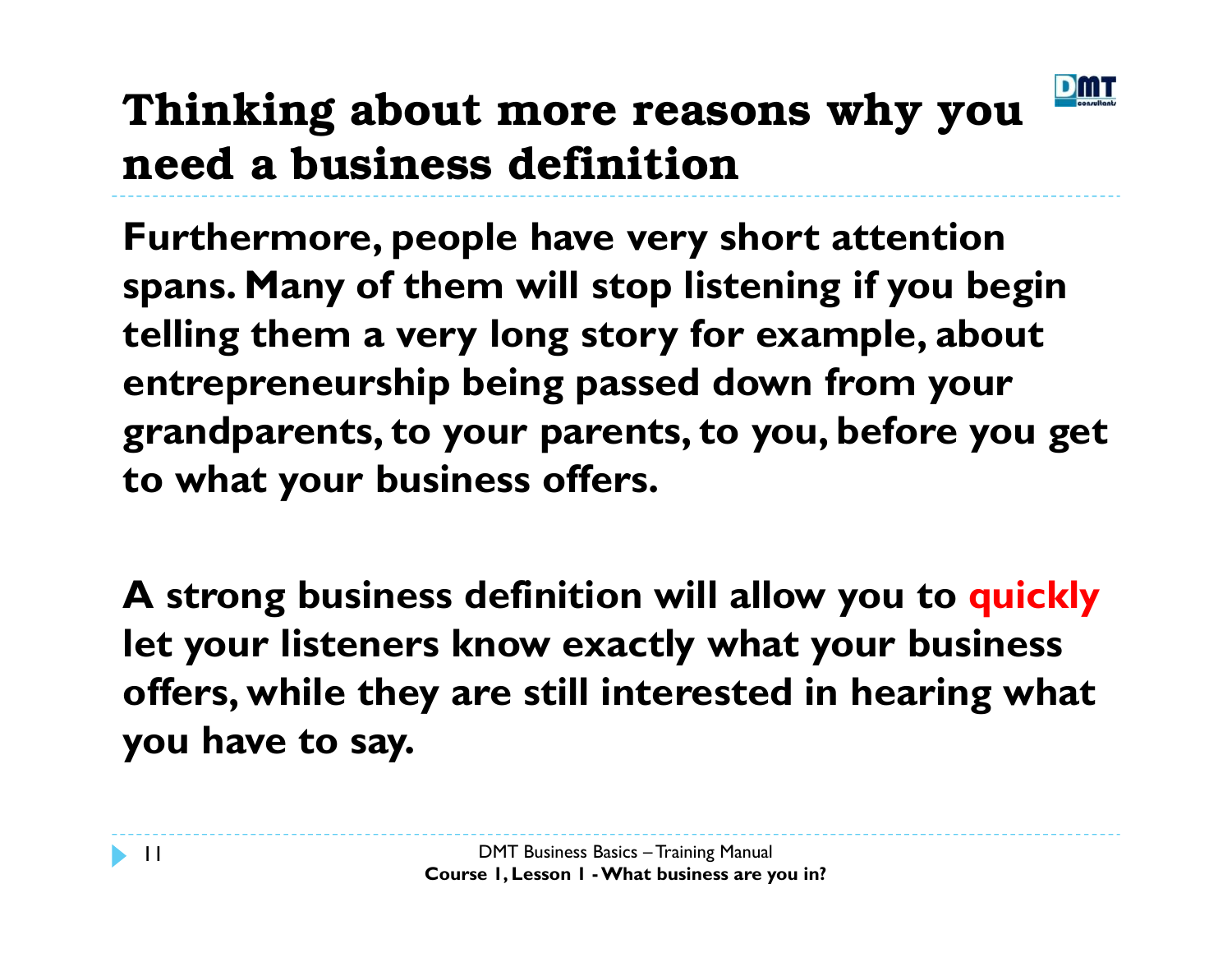

## Thinking about more reasons why you need a business definition

In summary:

A strong business definition will allow me to:

- 1. Focus my customers on exactly the benefits my business offers
- 2. Quickly let my customers know what benefits my business offers